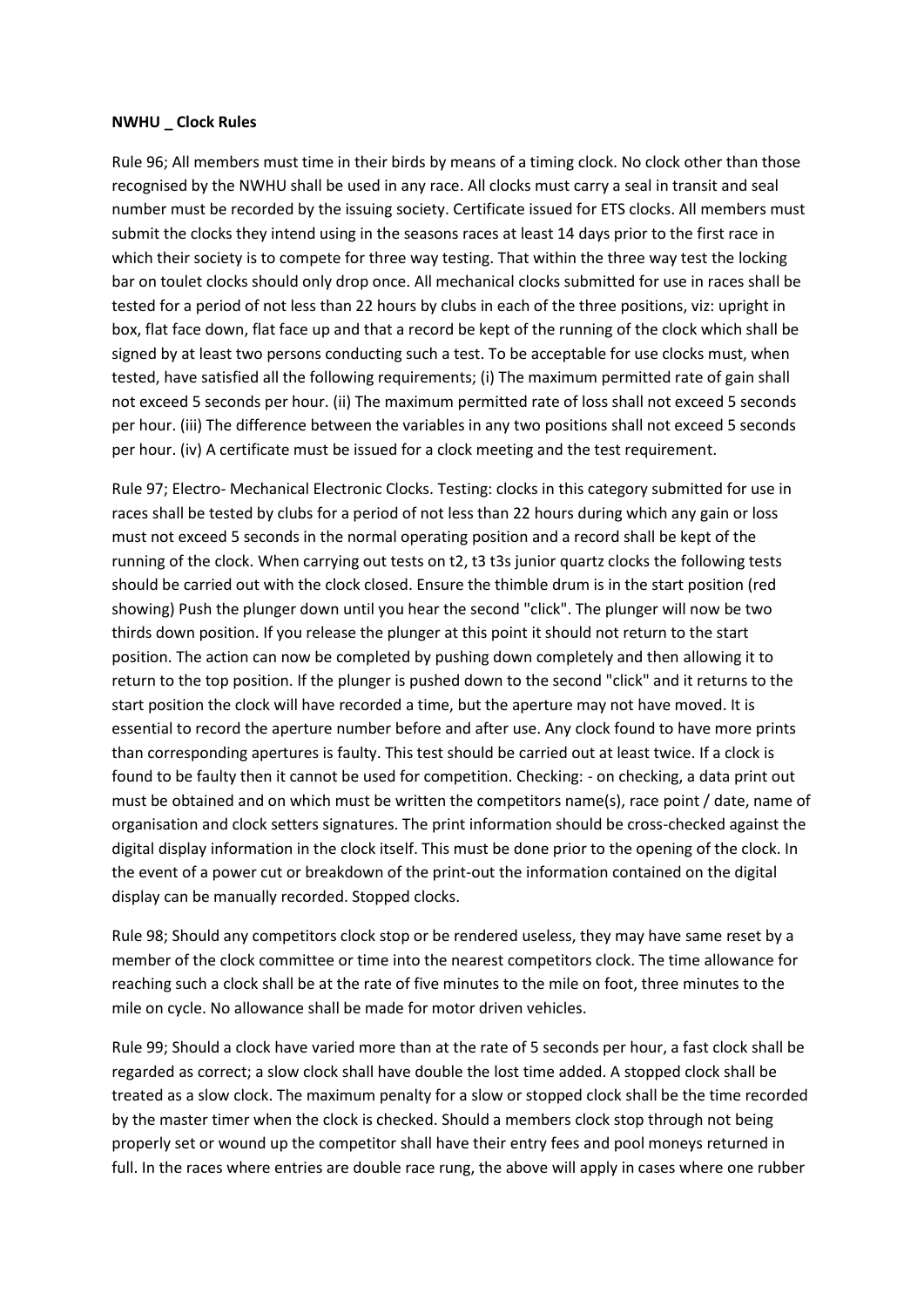ring from an entry is clocked. When a competitor in such races times the second ring into another clock (own or otherwise) and the clock into which the first rubber ring was clocked, stops or is rendered useless, then a velocity will be awarded on the times derived from the clock containing the second rubber ring. Running times to be allowed should this clock be at another competitor's loft (nearest) then both clocks must be returned to headquarters for checking. Clock setting and checking

Rule 100; All clocks must be set by the official clock committee, who must sign names on back of dials and rolls used on clocks they set. Together with the name of race point and date. The clock record sheet or envelope must bear clock number, the time of setting, race and date. All printing clocks to show control strike at setting. Clock record sheets or envelopes and entry forms shall be placed in sealed boxes at headquarters at conclusion of clock setting. After the race the official appointed must fill in master, clock times and variations. One thimble only shall be taken at a time from the clock and checked. All clocks must be set and checked by master time taken from Greenwich over the radio by the last pip of the time signal or from the gpo speaking clock "tim' obtainable over the telephone, and all organisations make their own arrangements as to the getting and distribution of greenwich time. ETS Radio clocks can be used as master timer for non ets clocks provided the radio clock has been synchronised. That when a master timer has paper dials it must be struck along with each members clock, both at setting and checking. That the number of the receptacle showing on a competitors clock, when set to receive the first bird, must be booked on the club clock sheet and checked at clock opening.

Rule 101; When a competitor has more than one clock set for a race they must nominate which is their number 1 clock. The only time they can use a second or subsequent clock is when the number 1 clock is rendered useless or in the event of certain races such as channel races when the number 1 clock has been taken to the societies headquarters for checking.

Rule 102; No member shall assist in any way in the setting and checking of their own clock. Return of clocks

Rule 103; All clocks set for a race must be returned to the club headquarters on the day that the bird is timed in if a velocity is to be awarded. If a bird is not timed in, the clock must be returned under seal. Clock recordings

Rule 104; All dials and rolls used in races must leave a complete and permanent record of punctures and imprints.

Rule 105; Anything arising not provided for in these rules shall be decided by the society's committee, whose decision shall be final and binding, subject to appeal to the NWHU within 21 days.

Rule 106; Belgica and La Ledoise clocks must be struck twice within five seconds of timing in each bird. Thimble must be in the first hole of the double puncture.

Rule 107; That all members using clocks with open ended thimbles must insert thimbles in clocks open end down. Failure to do this entails disqualification.

Rule 108;clocks -2 dial toulet. That all clocks must be fitted with square spindle.